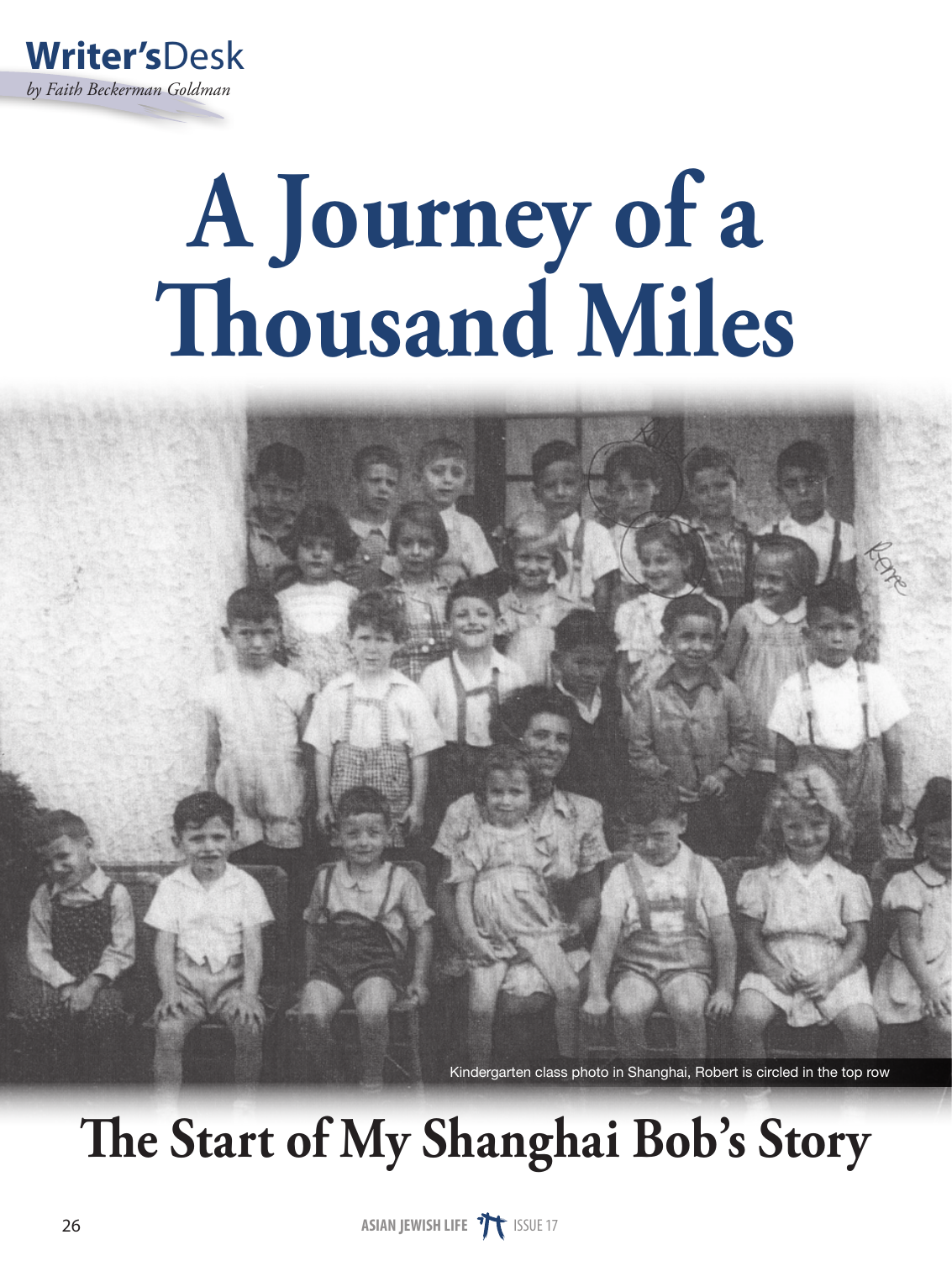

I realized that drive and chutzpah are key to shepherding a project of this magnitude. This legacy is for my children, Sam and Naomi, who were just beginning to understand their father as they reached young adulthood. In the stories I have shared with young and old, I continue to marvel more than ever about my Shanghai Bob and the thousands of survivors who shared the Shanghai experience with him.

We must stop a moment and go back to 1945. I was 2  $\frac{1}{2}$  years old living in Connecticut, the war was in full escalation, and my parents were still on food rations. I was born premature and continued to be underweight and fussy.

With my Mom's precious 2 rations, she bought a beautiful large sweet potato. It was baked in the oven until the skin was crispy. Upon slicing this potato, my Mom donned it with oleo and then a cinnamon topping. Just talking about it now, I am hungry. But not then. My physical actions said no. My Mother's comment, like many others of that generation, was "Don't you know there are children starving in China?" Little did we know then that my husband-to-be Robert Goldman was one of those boys starving in China. I was later to learn, that there were very strict food allotments for those living in the Hongkou Ghetto. Robert recalled one time when he got his one sweet potato, ate it fast because he was hungry and didn't want anyone to steal it. He snuck around to another line, took someone else's hand, and went to the head guard. Food rations were very much in effect and there were written checklists to see who got what. His name had already been crossed off and then he got his face slapped. Robert never ate another sweet potato after the war. Why – because he didn't have to. At 2 and ½ , all I knew was that I wasn't going to eat that potato in any way, shape, or form. That event happened in the spring of 1945.

During my years in high school, from1956 to 1960, my exposure to and awareness of personal stories about the Holocaust in Europe was limited. The story of Asia was much more obscure. What I learned came from World History books. Information was limited. While there were facts and dates and enemy lines given, there were certainly no firsthand accounts scattered among the dates. No one in our family ever talked about the atrocities of war. No one we knew was in that part of the war. It was too awful to talk about or to believe so it was hidden.

Fast forward to the spring of 1965. My friend from college, Jim, decided



*by Faith Beckerman Goldman* 

**Writer's**Desk

Robert's birth certificate in English and

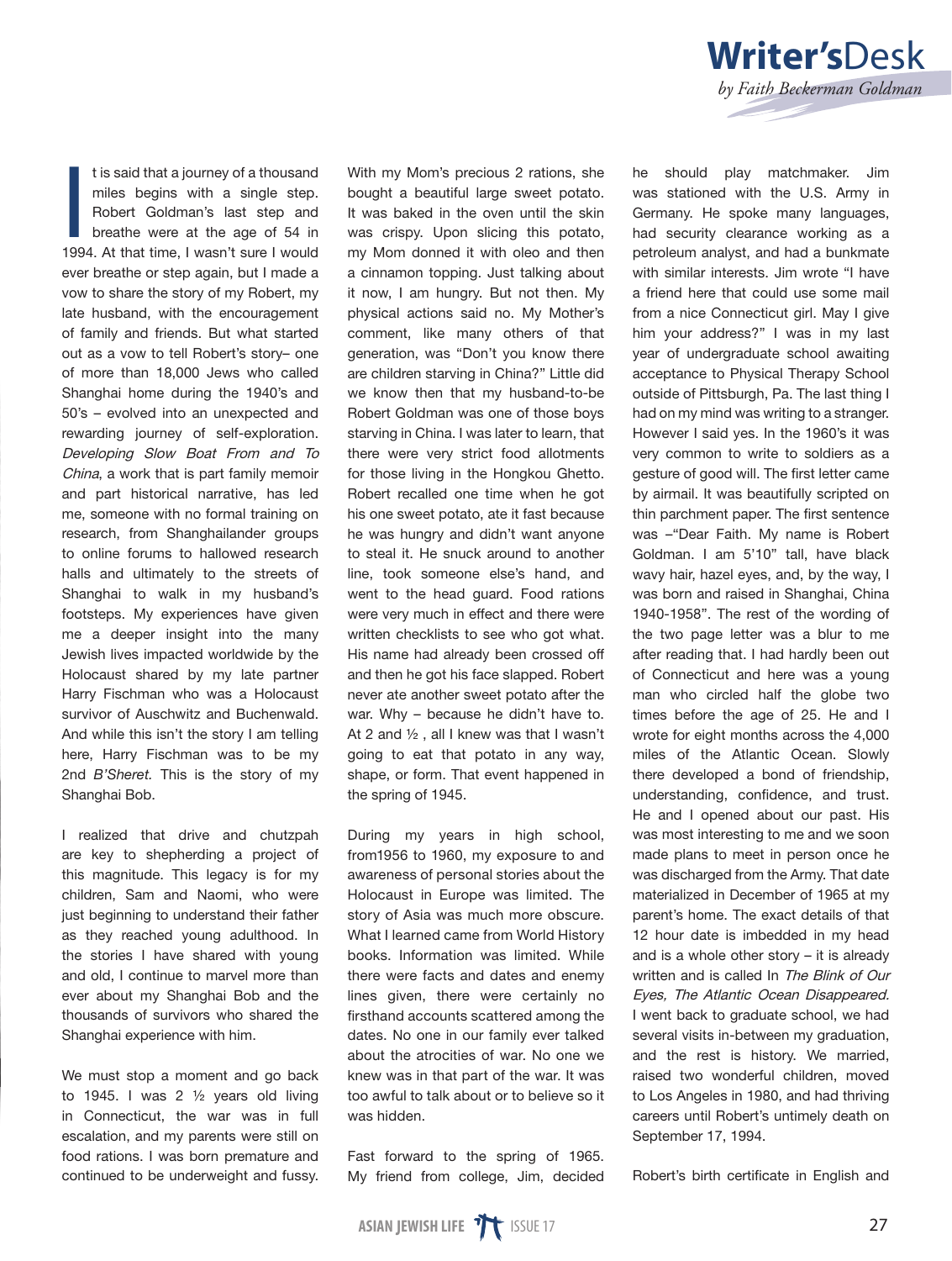



Chinese, a few pictures of his small family in China, and several classmates photos with names on the back stayed in Robert's briefcase at home in the closet. When Steven Spielberg's movie *Empire of the Sun* came out in 1988, Robert's flood gates of emotions opened up throughout the entire movie. Though the boy featured in the film was British and interned in a separate camp in Shanghai, that boy was Robert. We wrote to the author of the book James Ballard to ask if he would consider doing a sequel to his true story. In his own handwriting Mr. Ballard wrote that his past was so painful that he could not emotionally visit that lifetime again. We were so proud to have at least received a personal letter back from England.

Over the next few years, Robert painstakingly wrote 27 pages about his family's background and his daily life in Shanghai. You would think he could have written 3 books in the time he scripted those 27 pages but 27 it was. Because of the active recording of his life until about age eight, I felt I had permission to write about the rest of those 10 years in Shanghai in the 3rd person. I've almost completed enough research, interviews, reading, and travels to fill in the missing pieces of Robert's life. During our 27 years of marriage, he shared much with us but not enough. In 1990, I gave him a 'this is your life' 50th surprise birthday and, via tape recordings, writings, and personal comments from far away guests, his cherished story and legacy was told. Thank goodness I had the wherewithal to have had the two hour presentation videotaped. And in an incredible stroke of compassion, Steven Spielberg gave me a signed poster of the *Empire of the Sun* when I told him that Robert had passed away with most of his memories.

One of the most significant as well as emotional times in my life was traveling to Shanghai with the Rickshaw Reunion Group. This group is made up of first generation Shanghailanders who were in Shanghai between 1937 until the end of the War. I had been to and presented at several reunions in the United States over the years and felt very comfortable. My son Sam, who was serving in the U.S. Army in South Korea, and Robert's childhood friend Fredy Seidel\* traveled with me. I also hired a translator/ photographer who spoke Shanghainese. A freelance writer, Adam Minter, who was working in Shanghai helped me map out our adventure. As we walked down King Chow Road to find Robert's home at #146, my heart sank as many of the homes were in partial or full stages of demolition. "Breathe," I was told when it was revealed that his home for 10 years remained untouched! The little lady who had been Robert's neighbour and caretaker for 10 years was home. She and her family had moved into the Goldman home from 1958 and